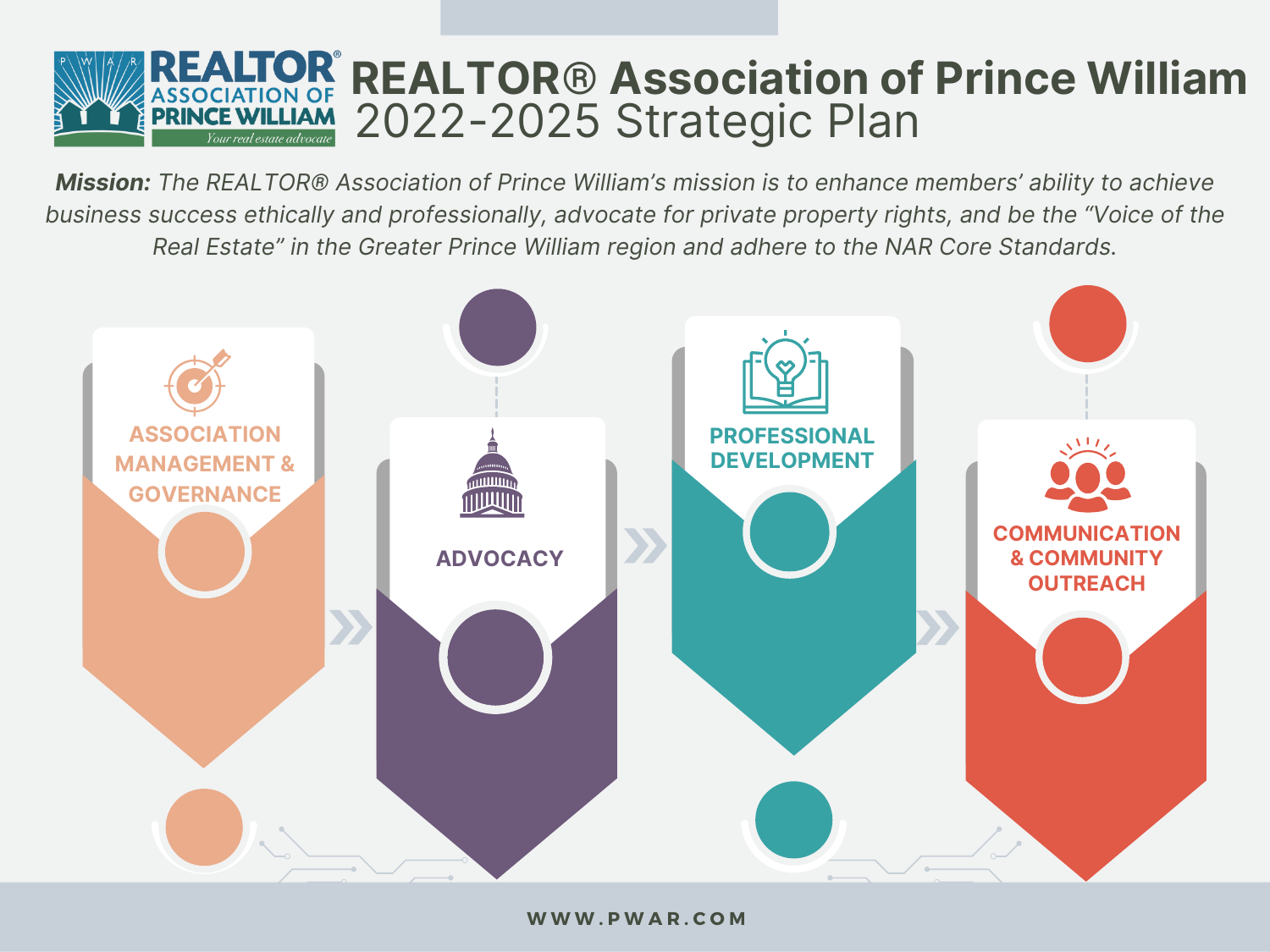## **REALTOR® Association of Prince William** 2022-2025 Strategic Plan

#### **ASSOCIATION MANAGEMENT & GOVERNANCE**



PWAR has a clear focus on the future by employing sound financial policies, recruiting diverse leadership, and offering a wide range of volunteer opportunities to achieve strategic goals.

- Maintain a fiduciary duty to Association members while upholding strong fiscal practices.
- Create and implement an annual Leadership Institute that educates members on all aspects of the REALTOR family and the benefits of volunteering for the Association.
- Actively strive to recruit and elect volunteer leaders who reflect the profile of the membership.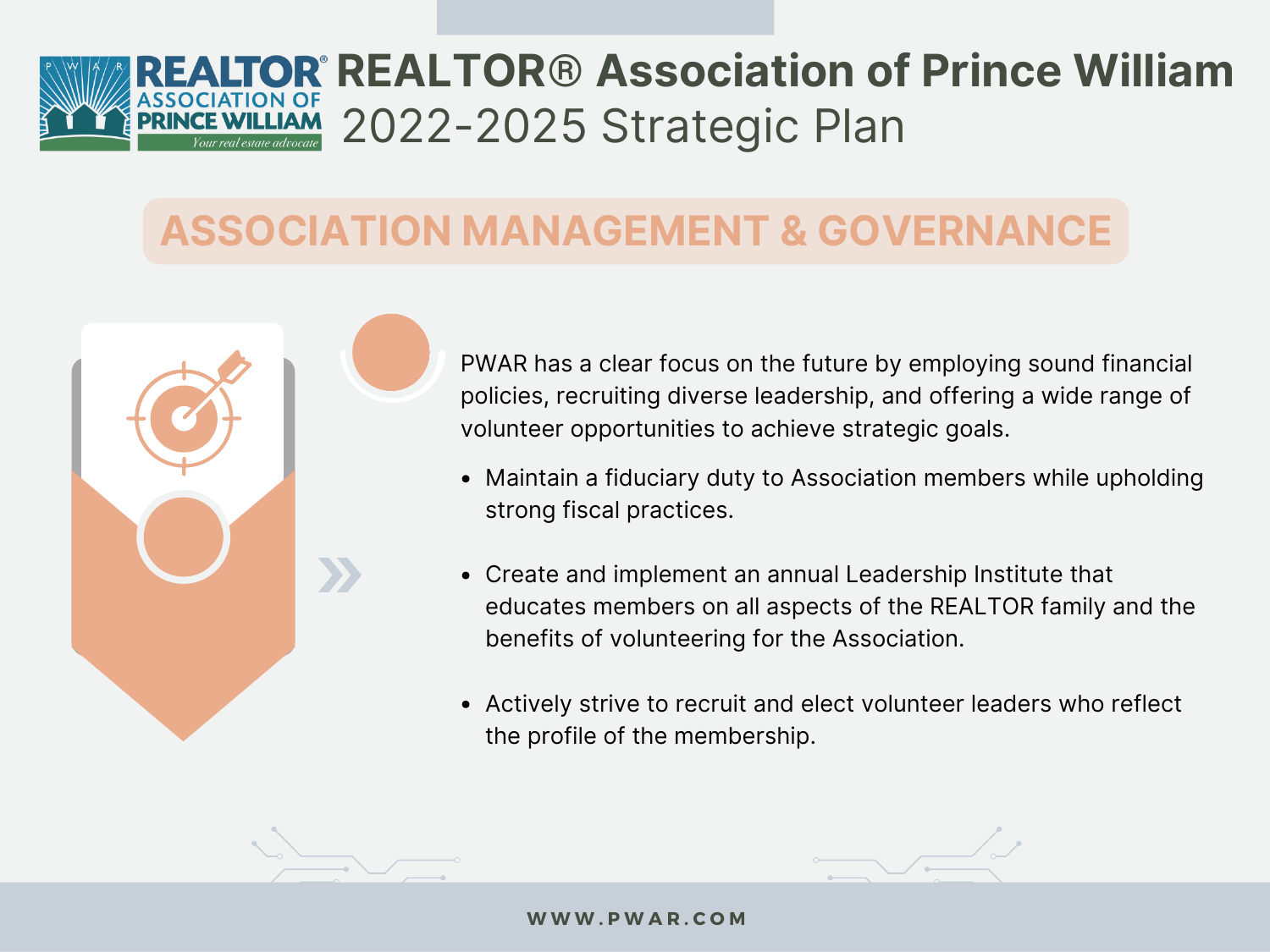## **REALTOR® Association of Prince William** AM 2022-2025 Strategic Plan

# **ADVOCACY**



PWAR actively engages in public policy issues affecting private property rights and the real estate industry in Prince William County.

- Educate our members on the value of the REALTOR® Professional Advocacy Committee and its impact on the community and their businesses.
- Develop a meaningful relationship with elected officials through attending government meetings, public hearings, and fundraising events.
- Create an annual legislative package, and share, with members, how our policy positions impact consumers and REALTORS®.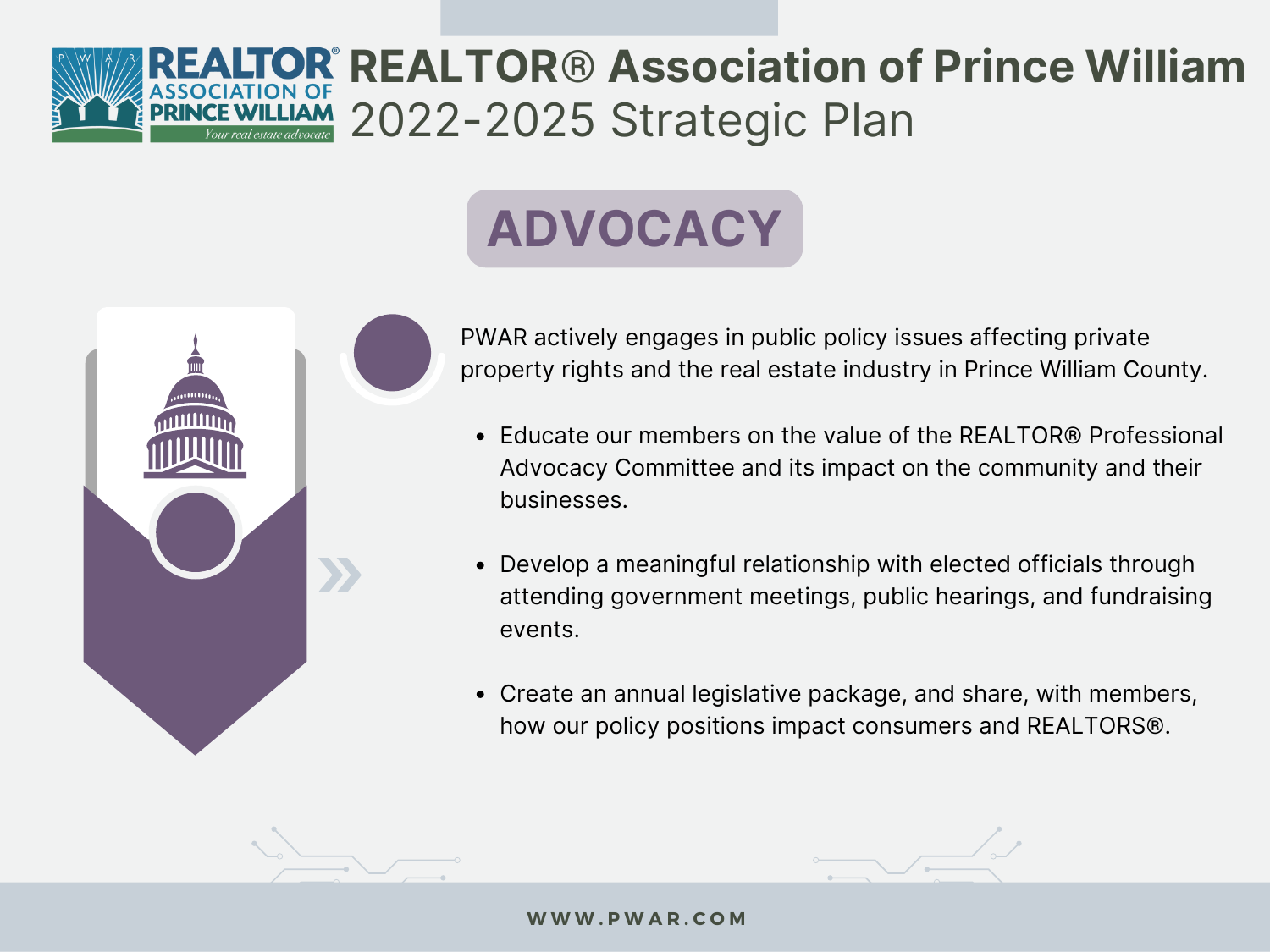### **REALTOR® Association of Prince William** 2022-2025 Strategic Plan

# **PROFESSIONAL DEVELOPMENT**



PWAR delivers a high level of timely and relevant professional education programs through continuing education instructors and industry designations that allow members to enhance their skills and grow their businesses.

- Offer programs that keep members up-to-date about the Prince William real estate market and local economy.
- Create an *Educational Advisory Group* that meets with leadership, staff, and instructors to discuss and develop topics for educational offerings.
- Create Member Forums designed to address real estate specialty needs (appraisers, property management, commercial, etc.)